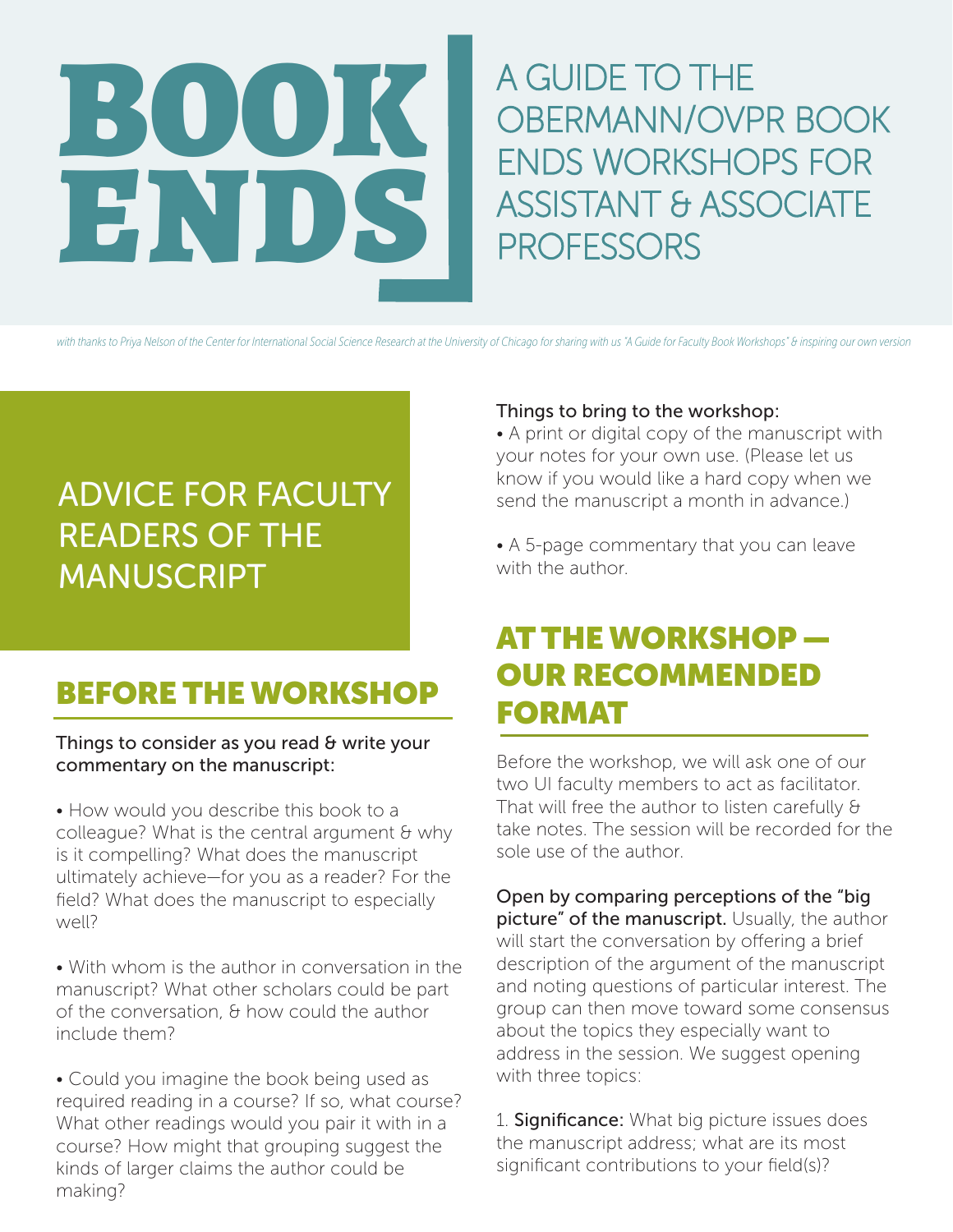2. Overall structure: How do you see the narrative arc of the book as a whole & what through lines connect the chapters? Would you recommend reorganizing the chapters? If so, why & how?

3. Strongest sections: Which sections are particularly strong, compelling, engaging, surprising, and/or well-written? How so?

Zoom in on the individual chapters. You might wish to move chronologically, but it can also be useful to begin with a chapter everyone agrees is especially captivating. What makes this chapter stand out? Is its greatest strength a unique example? An unexpected claim? Elegant writing? All of the above? Building on that strength, consider the other chapters. Note their strengths, but also how they might be reordered or revised to meet the high bar set by the chapter with which you began.

#### The following points might give the discussion helpful specificity:

- How could the chapter title be made more compelling?
- Which concepts are essential to the argument, and which seem gratuitious? Is the conceptual scaffolding sound?
- Does the chapter appear in the most logical place within the manuscript? If not, where should it go?

# ADVICE FOR FACULTY READERS OF THE MANUSCRIPT

• Is the secondary literature treated fairly, & is it gracefully intertwined with the author's own argument? Which references can be cut or given less prominent treatment?

• How could the overall structure be improved?

- When does the author project the strongest voice? When do they lose it?
- Where does the author assume too much knowledge of the expected reader? Is there background information that might be necessary to reach a broader audience?
- Which parts of the chapter are most reminiscent of a dissertation? How so?
- Are there ways to make the chapter opening more compelling?

• Are there examples of deft transitions between empirical & theoretical registers? Which transitions seem strained or awkward?

> *Recommendations from Priya Nelson, "A Guide for Faculty Book Workshops," p.5*

Look closely at the introduction & the conclusion. It should be easier at the end of the workshop to return to these framing chapters. In addition to the above questions, you might pay special attention to the following:

#### Introduction:

• The author has about two minutes to hook a reader. Are you hooked at the outset, or is there another, more compelling entry point to the book?

• Does the introduction address itself to a readership of more than a handful of specialists? How could that readership be enlarged?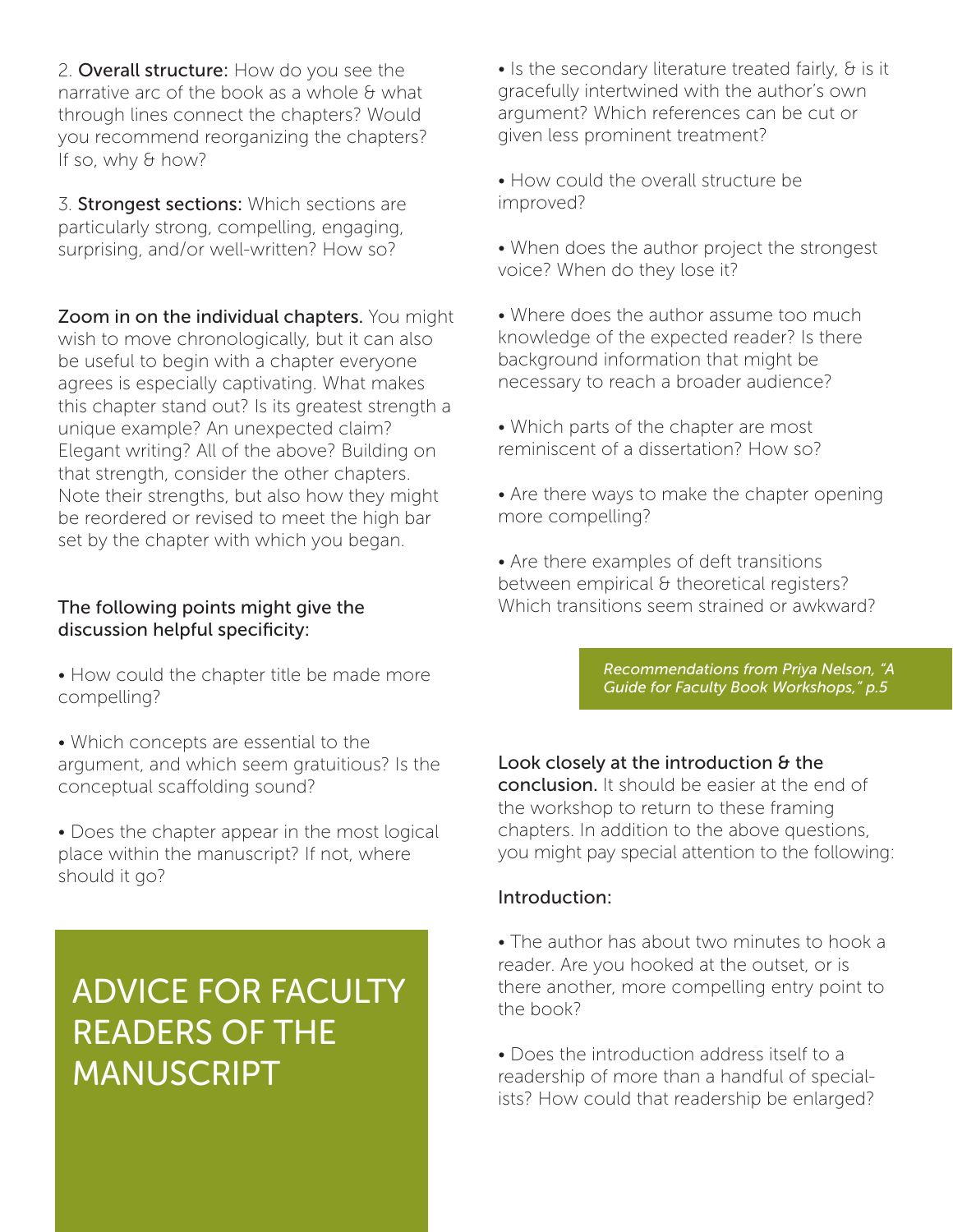• Are the stakes of the project clear? The introduction does not have to outline the whole argument, but the importance of the topic should be plain.

• How can the last few pages of the introduction be revised to make the reader more eager to continue to chapter 1?

#### Conclusion:

• The conclusion should look back on how much terrain has been covered while broadening the vista considerably.

• Does the author do justice in reviewing what the book accomplishes?

• Could that conclusion be more ambitious, speculative, or suggestive?

• Does the book end on a powerful & satisfying note? How could it be improved?

Try to end the workshop without overwhelming the author. One of the challenges is to offer great advice without overwhelming an author. It's helpful to conclude by talking through next steps, emphasizing which changes the group collectively agrees are crucial & which are "worth considering."

Also, help the author estimate the amount of revision & the time it should take. Sometimes adding a paragraph can solve what first seems like a huge problem. Or reordering existing material & adding brief transitions can resolve what seems to be a major ellipsis at some point.

Conclude by encouraging the scholar to remember why the work is valuable & how to address suggestions efficiently. Think with the author about what a reasonable timeline for revisions might be. We hope you'll conclude the workshop with encouragement. You might also invite the author to ask questions about possible publishers & the publication process.

## ADVICE FOR FACULTY READERS OF THE MANUSCRIPT

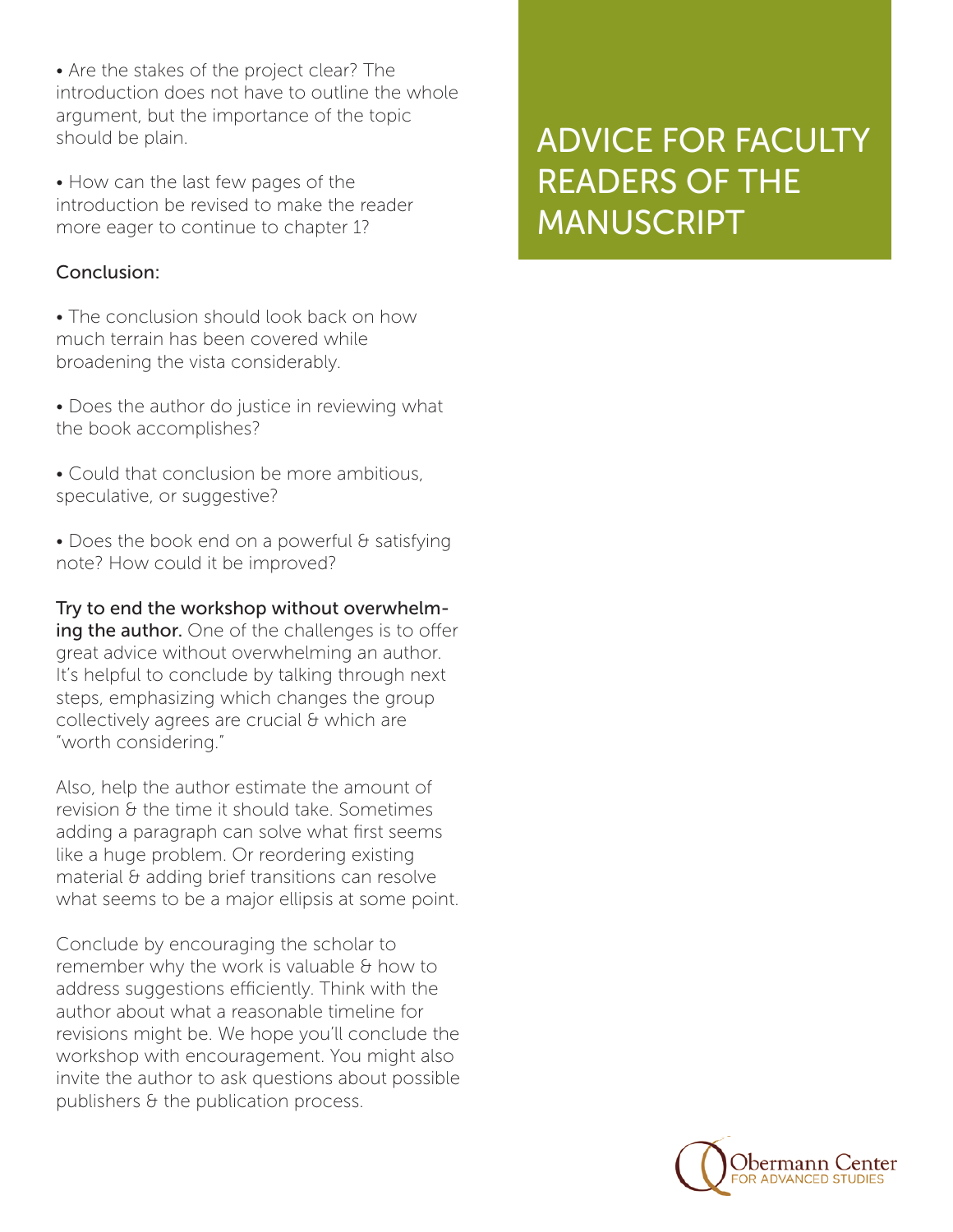# ADVICE FOR **MANUSCRIPT** AUTHORS

### AS SOON AS POSSIBLE (EVEN BEFORE YOUR BOOK ENDS WORKSHOP)

• Practice a 3-minute pitch & talk with editors about your project when you attend conferences. Look to see which presses published the books you most admire adjacent to your topic.

• Send your initial proposal to presses once you have a nearly completed manuscript.

• Be prepared to send your introduction & a couple of chapters to an editor who expresses interest.

• Be prepared to send the entire manuscript to a press after a round of efficient revision following the workshop.

### BEFORE THE WORKSHOP

• In your application, you are asked to identify 4–6 senior scholars who would be excellent readers & mentors for this project, briefly noting what each would contribute to your project. Please include a link to each scholar's homepage. You are also asked to identify 2–4 University of Iowa faculty members who would be excellent readers & mentors for this project, briefly noting what each could contribute.

Once you receive the award, schedule a meeting with the Director of the Obermann Center to think through the rationale & order of invitations.

Ideally, your readers will cover the areas of expertise you address in the book. You want readers who are smart, generous, rigorous, & responsible; that matters more than celebrity. You also want local readers who will be informed supporters when you go up for promotion.

• Be prepared to send your manuscript to your readers a month before your Book Ends workshop. We suggest sending a PDF, especially one that allows readers to comment. If your readers want a hard copy, please give the Obermann Center staff a heads-up well in advance. Obermann staff will arrange for the external readers' travel & hotel. We'll also work with you to make dinner reservations for your seminar group the night before your Book Ends workshop.

### AT THE WORKSHOP

We will ask one of the Iowa participants to act as facilitator. You may also wish to ask one of your Iowa colleagues to take notes for you or to ask a friend to attend & take detailed notes. In addition, we strongly recommend making an audio recording of the full event. (Be sure to get everyone's permission to do so.) We can help you to arrange that. It's enormously helpful to listen to the conversation afterward.

Focus on listening rather than speaking. Your goal is to learn from your readers, not to defend yourself or your manuscript against their claims or questions. If the conversation gets tense, try the following:

• Simply take notes until you feel calm.

• Say, "I want to understand your point better. Could we look at a specific passage where I could tackle the problem you see?"

• Turn the conversation back to the full group by asking, "Do others see this same problem? Do you have thoughts about how I might address it?"